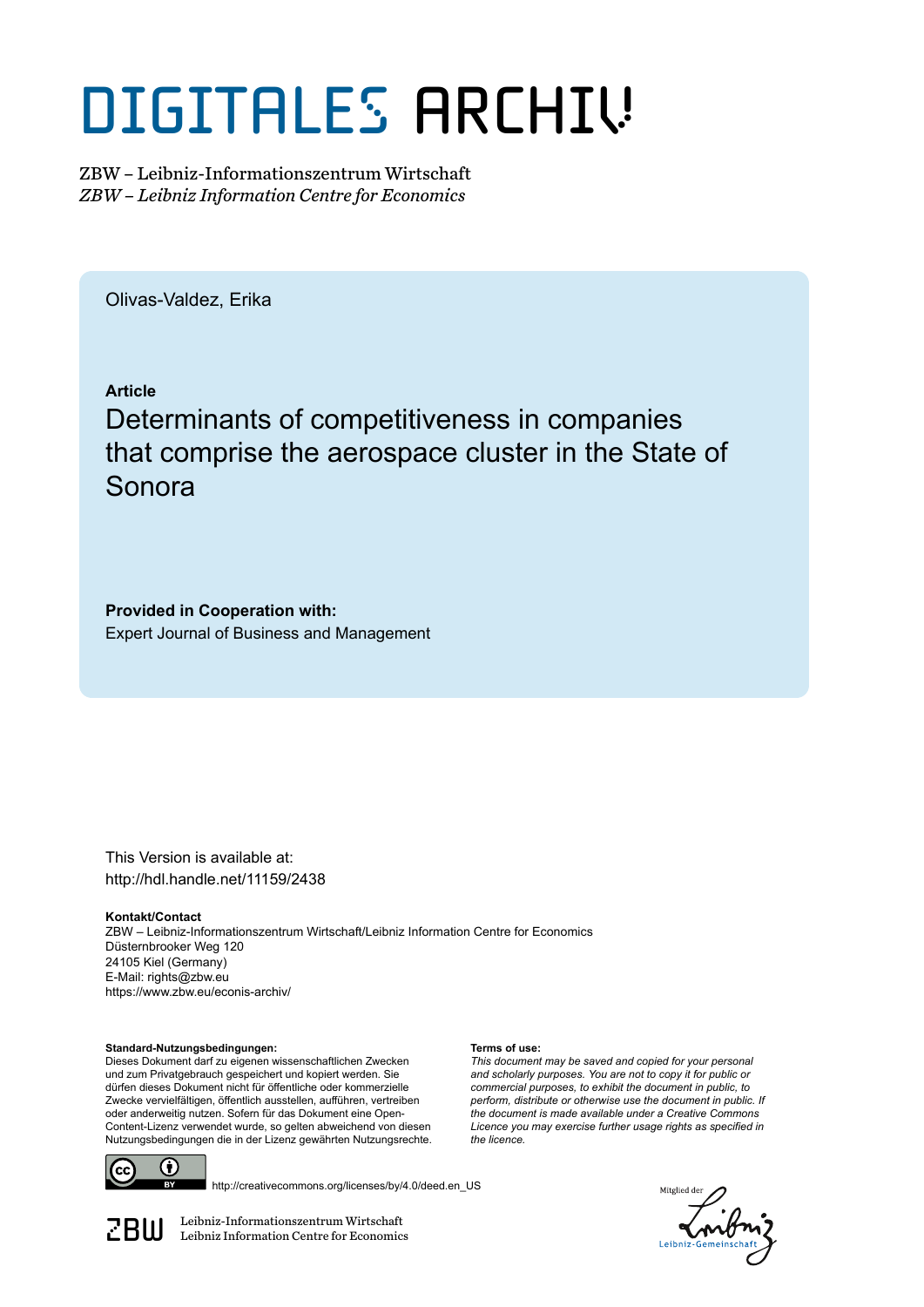

## Determinants of Competitiveness in Companies that Comprise the Aerospace Cluster in the State of Sonora

### Erika OLIVAS-VALDEZ<sup>1</sup>, Luis Enrique IBARRA-MORALES<sup>2\*</sup>, Benjamín HERNÁNDEZ-FIMBRES<sup>3</sup>, Mónica OCHOA-OLVERA<sup>4</sup> and Rosalina JAIME-MEULY<sup>5</sup>

1, 2, 5 Sonora State University, Hermosillo, Sonora, México <sup>3, 4</sup> Hermosillo Institute of Technology, Hermosillo, Sonora, México

*Most of the leading countries in the world production of the aerospace sector, over time, have triangulated their production, by installing plants in other countries, to reduce costs. The United States concentrates most of the world production of aircraft. Consequently, Mexico has joined this dynamic production process through the operation of almost four hundred companies in this industrial sector. The states of Baja California, Chihuahua, Nuevo Leon, Querétaro and Sonora, lead the production of this sector in Mexico. The objective of this work is to determine if the companies in the aerospace sector of the state of Sonora are competitive in a regional context with respect to the growth of the entire sector in the country. The degree of competitiveness was calculated using the Competitive Advantage Index in two levels: the aerospace sector at the national level and at the state level. The results of this research confirm that the competitiveness of companies in the aerospace sector in Sonora is high and that their competitiveness is determined mainly by the technological development of their products, quality of service, guarantees offered, price, and the operation and production costs.*

*Keywords: Aerospace Cluster, Competitiveness, Industry, Competitive Advantage Index*

*JEL Classification: M16, O14, P42, P47*

#### **1. Introduction**

The diagnostic analysis of the aerospace sector highlights the potential of the industry in Mexico, whose level of exports has registered a yearly average growth of more than 16% during the period 2004-2015 and, in the last year, it reached an amount of 6,686 million dollars (Secretariat of Economy, 2017). In addition, there is a window of opportunity in terms of the global air traffic growth and the need to replace the commercial

\*Corresponding Author:

Article History:

1

Cite Reference:

Luis Enrique Ibarra-Morales, Sonora State University, Mexico

Received 12 March 2018 | Accepted 9 April 2018 | Available Online 16 April 2018

Olivas-Valdez, E., Ibarra-Morales, L.E., Hernández-Fimbres, B., Ochoa-Olvera M. and Jaime-Meuly, R., 2018. Determinants of Competitiveness in Companies that Comprise the Aerospace Cluster in the State of Sonora. *Expert Journal of Business and Management*, 6(1), pp.29-39.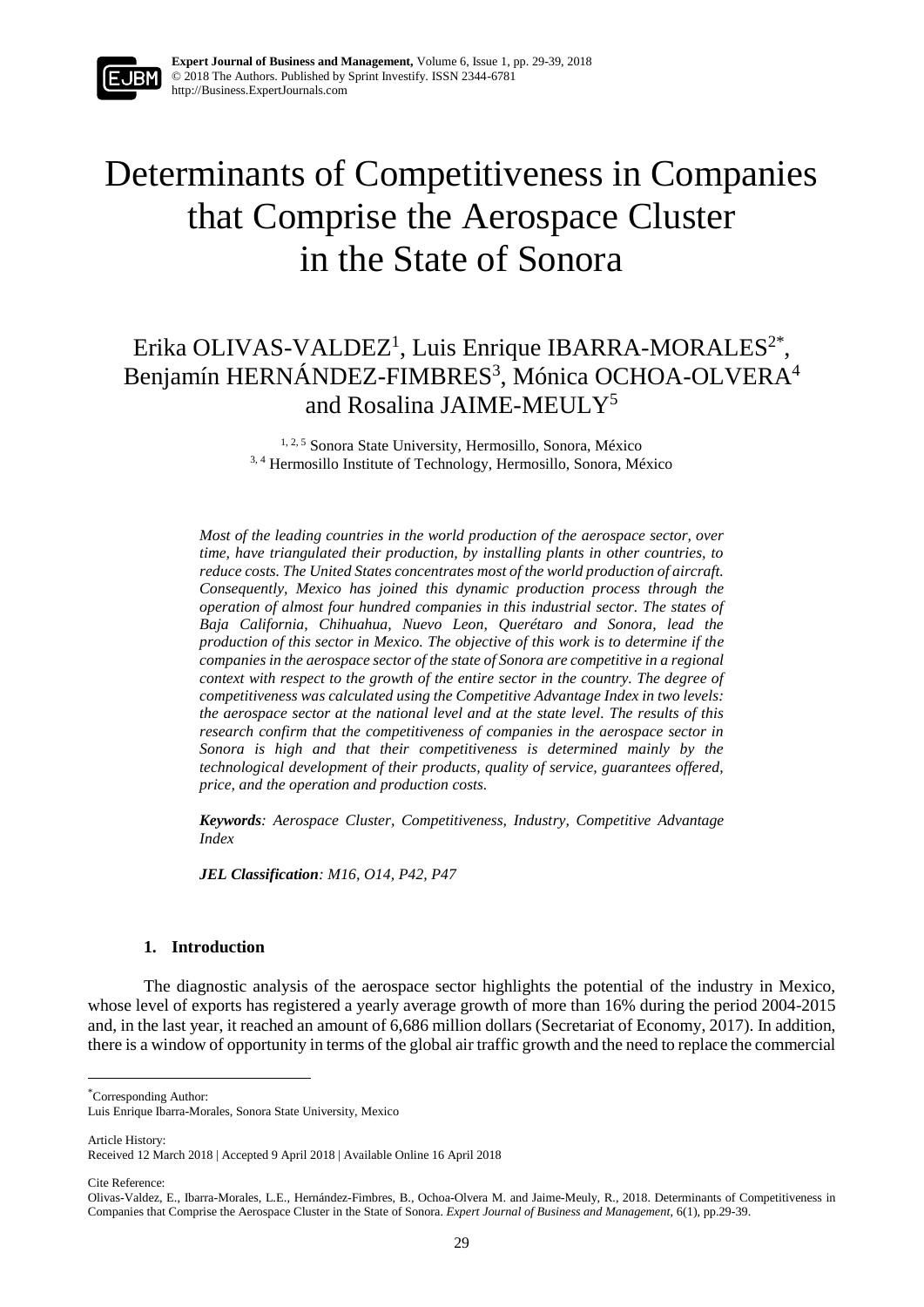fleet. According to the Mexican Federation of the Aerospace Industry, A.C. (FEMIA for its Spanish acronym), approximately 38,000 aircraft will be necessary before the year 2034 representing a market value of 5,600,000 million USD dollars (FEMIA, 2018).

Mexico, with the growth of the global aerospace industry and the strategies carried out over the years, is emerging as a privileged destination for the development of the industry, where its manufacturing, engineering and development vocation gives it a high strategic value thanks to the quality and competitiveness of the workforce (Niosi and Majlinda, 2005).

Throughout the country, there are more than 300 companies related to this industry, 80% are manufacturing companies, 11% of them are engineering and the remaining 9% are maintenance and repair support companies. The companies of the aerospace industry that are established in Mexico, a foreign majority, are located in 18 states (Table 1), they employ more than 43 thousand people and generate an amount greater than 3 thousand 200 million dollars in exports.

| <b>Location (State)</b> | Frequency | Percentage |  |
|-------------------------|-----------|------------|--|
| Baja California         | 71        | 23.66      |  |
| Sonora                  | 52        | 17.33      |  |
| Chihuahua               | 35        | 11.67      |  |
| Ouerétaro               | 41        | 13.67      |  |
| Nuevo León              | 32        | 10.67      |  |
| Coahuila                | 7         | 2.33       |  |
| Tamaulipas              | 11        | 3.67       |  |
| San Luis Potosí         | 5         | 1.67       |  |
| Yucatán                 | 3         | 1.00       |  |
| Puebla                  | 2         | 0.67       |  |
| Ciudad de México        | 10        | 3.33       |  |
| Estado de México        | 12        | 4.00       |  |
| Guanajuato              | 3         | 1.00       |  |
| Jalisco                 | 12        | 4.00       |  |
| <b>Others States</b>    | 4         | 1.33       |  |
| $Total =$               | 300       | 100.00%    |  |

*Table 1. Geographic location of companies in the aerospace industry in Mexico*

Source: own, from data of PROMÉXICO (2015) and FEMIA, (2018).

Exports in the aerospace industry have reached record figures in recent years, reaching more than 4 billion dollars. Mexico manufactures components and assembles the structures for the most important suppliers, and aircraft and helicopter manufacturers in the world, such as: Airbus, Bombardier, EADS, Eurocopter, Boeing, General Electric, Zafran, Cesna, Hawker Beechcraf and Rolls Royce.

The Mexican Federation of the Aerospace Industry, A.C., states that the preliminary data for 2016 indicate that the country exported 7,200 million dollars, which represented a growth of around 10% (in relation to 2015). Among the main products and services in the country are:

- Components for Propulsion System
- Aerostructures (sheet metal)
- Components Landing Gear
- Precision Machining
- Plastic Parts
- Surface treatments
- Electrical and electronic systems
- Composite parts
- Engineering and design
- MRO services

Similarly, it is highlighted that 10 of the 20 most important companies in the world of aeronautics have established operations in Mexico, which has come to consolidate the aerospace industry, both for the commercial and military sector. In addition, a young supply chain has been detected with opportunities for greater integration to national supplying, since, currently, on average less than 6% of the suppliers of an assembly company for a given model have a presence in Mexico (FEMIA, 2018).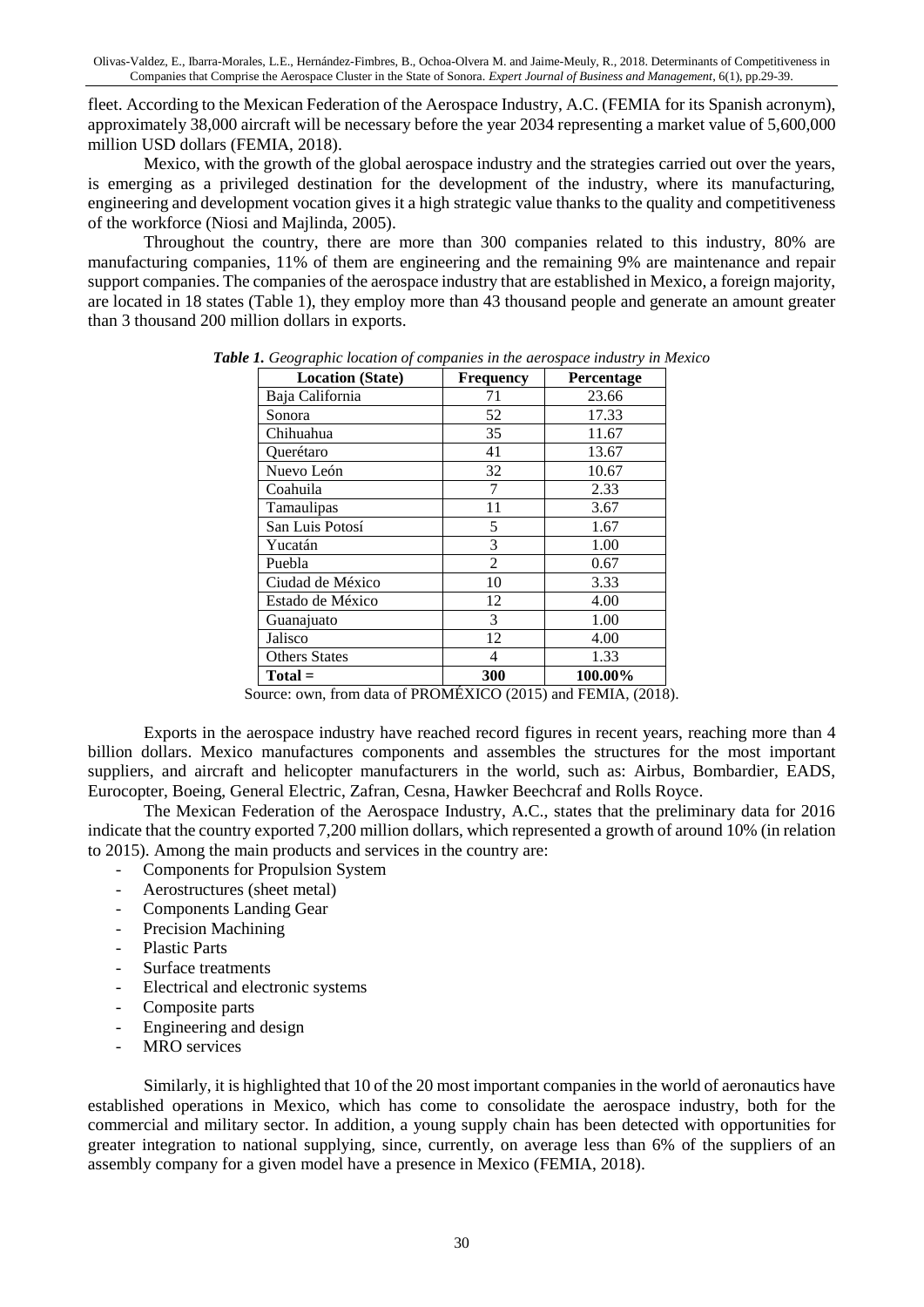Olivas-Valdez, E., Ibarra-Morales, L.E., Hernández-Fimbres, B., Ochoa-Olvera M. and Jaime-Meuly, R., 2018. Determinants of Competitiveness in Companies that Comprise the Aerospace Cluster in the State of Sonora. *Expert Journal of Business and Management*, 6(1), pp.29-39.

Thus, the top 10 places of the top 100 Global Aerospace Industry Defense Companies News 2017, are shown in Figure 1, where annual revenues are specified in millions of dollars, allowing to observe the expansion of the industry in Mexico.



*Figure 1. Companies in the aerospace sector with operations in Mexico (Revenue in millions)* Source: Global Aerospace Industry Companies Defense News, 2017.

Finally, FEMIA proposes the following goals for the year 2020: that Mexico be among the 10 most important countries in the global aerospace industry, that the exports reach 12,000 million dollars, that there be more than 110,000 jobs and that 50% of the surplus balance value in trade balance be reached.

#### **Statement of the Problem**

Knowing that the five most representative states in terms of the grouping of 231 companies, representing 76.91% of the total number of companies and entities of the aerospace sector registered, it is important to mention that the state of Sonora includes 52 companies, equivalent to 17.33% of the national total. In that sense, it is imperative to calculate the Porter Competitive Advantage Index (IVC), to know the level of competitiveness of the companies of the aerospace sector of the state of Sonora.

It is necessary to increase the local certification capacity in order to attract companies from other sectors. Likewise, there must be a continuous supply of human talent to meet the needs of the aerospace industry. Similarly, regional comparative and competitive advantages should be optimized, such as geographical positioning, infrastructure connectivity, free trade agreements network, as well as the high capacity to react to immediate adaptation of products.

The research was based on two specific objectives:

- 1. The calculation of the competitiveness level of the companies in the aerospace sector at the state of Sonora, according to the Porter competitive advantage index (IVC) method;
- 2. In the analysis of the determinants of competitiveness according to primary information and company managers appreciation in the sector.

Both specific objectives, led to the achievement of the general objective: To develop a proposal based on the factors that determine the competitiveness of the Sonoran aerospace cluster for local producers who would wish to participate in the sector's value chain.

Based on the above, the following research question has been raised: what level of competitiveness does the aerospace sector represent for the state of Sonora?

#### **2. Literature Review**

The aeronautical sector is currently led by the two main global industries: Boeing and Airbus. Each of the related companies is supported by a considerable number of clusters due to the complexity and the arduous effort involved in the production of large-scale aircraft (Aguilera, 2010).

The growth of the national aerospace industry and its consolidation are an opportunity that is closely linked to the economic importance of the global aerospace sector. To achieve development in this industry, both in the state and in the country, government, industry and academia have been articulated to generate conditions and increase the existing capacities (Reyes and Vega, 2014).

The aerospace sector is responsible for the design, development, manufacture, assembly, marketing, repair and sale of aircraft. The product cycle consists of the development of design, manufacturing, assembly, testing and certification, and finally, maintenance activities (López, Elola, Valdaliso and Aranguren, 2012). Some specific features of this industry are:

High scientific and technological intensity.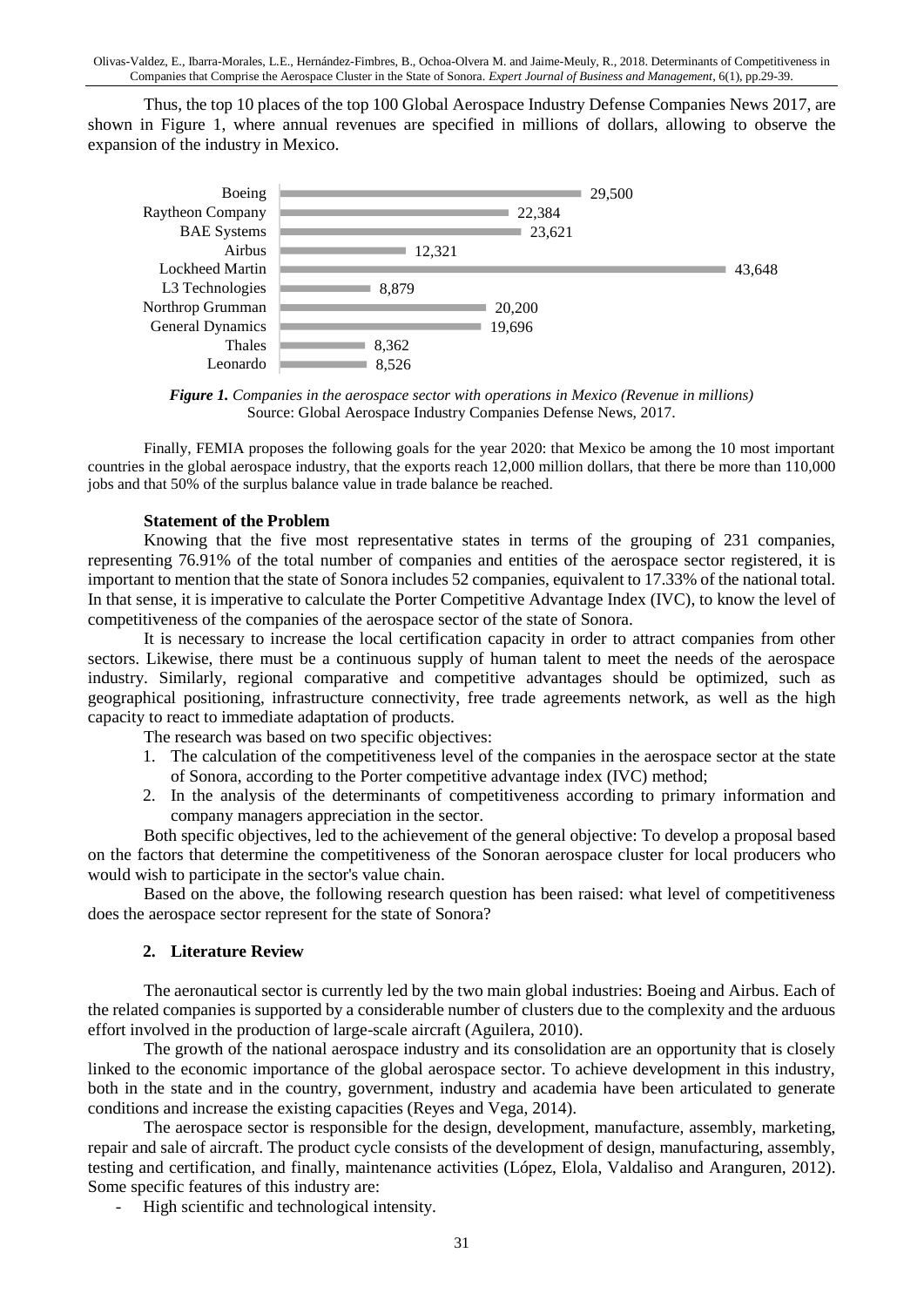- High cost and risk programs.
- Long development cycles and a long return on investment.
- Production in short series and with high added value.
- International collaboration in design and development.
- Relevant role of the government as facilitator, customer, market regulator and defender.
- High market entry barriers.
- Critical importance of quality and safety.
- Very long life cycles and relationships between civil and military industry (Casalet, 2013; López et al., 2012).

The aerospace industry has activities around the world and is closely linked to global value chains where a small number of large companies with a high degree of specialization participate, which act as final consumers and those who request the activities carried out. In this industry, a low volume, and at the same time, a high mix of products with a high degree of planning, engineering and quality control are common and differentiated characteristics of this particular industry (Gomis and Carrillo, 2016).

#### **2.1. The Aerospace Industry in Mexico**

An exemplary case of progress and development, is precisely the Mexican Aerospace Cluster; which is developed based on the implementation of industrial strategies that involve the triple alliance (Governmentacademy-industry), promoting the joint work for the success of the aeronautical sector (Obregón, 2014). The Mexican aerospace industry began in the 50s and 90s through a series of unsuccessful efforts, executed by state entities not specialized in the sector, which conducted ineffective experiments. It was until 2010 that the sector was successful, following the creation of the Mexican Space Agency (AEM for its Spanish acronym, 2018).

The aeronautical industry in Mexico is recent, but its growth has been accelerated; this industry has become a strategic sector for national development, not only because of the investments it generates, but also because of the boost it gives to the generation of employment sources and technological development in the country. That is why Mexico has decided its growth by combining the efforts of federal and state governments, universities and companies in order to deploy the technical and infrastructure capabilities that allow manufacturing and designing products of the aeronautical sector in the country (Hernández, 2011).

This sector is becoming a strategic territory for European, American and Canadian aerospace industries, which, in the opinion of experts, will experience a great takeoff in the coming years, especially once that Mexico has obtained the authorization for the Bilateral Aviation Safety Agreement (BASA) of the U.S. Federal Aviation Agency (Hualde et al., 2007, p. 67).

The aerospace industry is composed of two large blocks: military aviation and civil aviation, the latter at the international level is divided into two large units: commercial aviation and executive aviation. For commercial aviation there are two main market niches, narrow-body or single-aisle aircraft and wide-body aircraft, while the executive or business type is made up of regional aircraft and executive jets (Airbus and Boeing, 2018).

The aerospace and aeronautical sector is considered strategic for economic development, since it is a relevant factor in terms of job creation and salary remuneration, which on average equals 1.5 times more than the rest of manufactures. It also maintains a strong link with other productive sectors, in such a way that it constitutes a development platform by generating a multiplying effect towards the related sectors (FEMIA, 2018).

The exports of the aeronautical industry reached 7 thousand 164 million dollars during year 2016, which meant a growth of 7.2 percent, with respect to the year 2015 and the expectation is that a positive behavior is maintained, driven mainly by the advance of passenger transportation flights (FEMIA, 2018). Of the total exports, 79 percent goes to the United States, while 73 percent of imports comes from this country, reflecting the interdependence of both economies.

#### **2.2. Clusters in Mexico**

Three specialized corridors have been established in the country (center, northeast and northwest) that place Mexico on the world stage as a viable regional cluster of the aerospace sector due to different factors. The interest in the Mexican cluster stems from the fact that it has been a potential sector that has presented an annual growth of 17.2% (Obregón, 2014).

Baja California. According to information from the Secretariat of Economy (2017), the aerospace industry in this state has more than 76 companies focused on the sector, which register exports for more than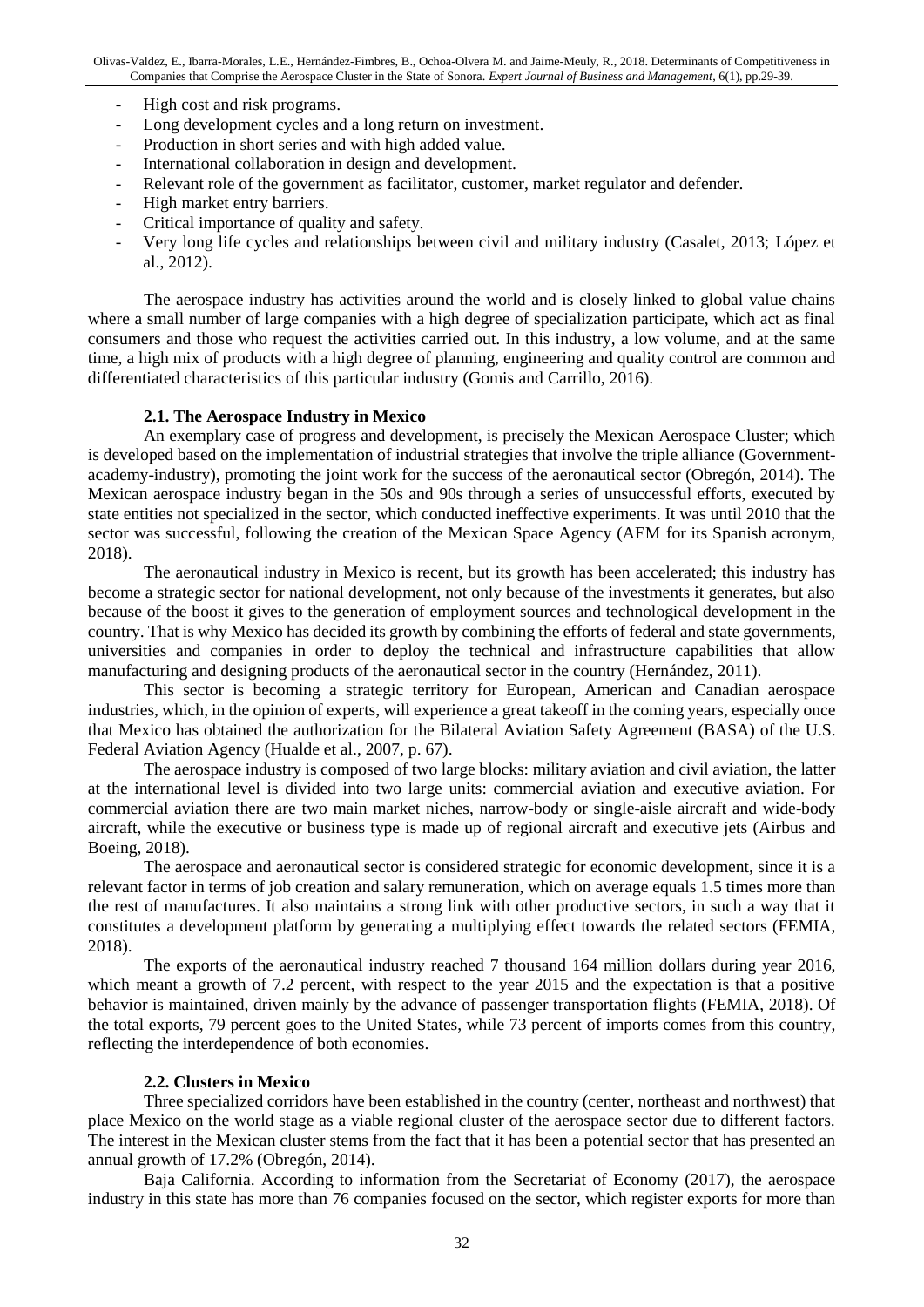1,533 million dollars per year. The United States receives most of Baja California's exports; the rest goes to Canada, the United Kingdom, France, Germany, among other countries.

Nuevo León. While the state of Nuevo Leon has more than 28 companies in the sector, which export their products mainly to the NAFTA market. This sector exports 651 million dollars per year.

Chihuahua. In Chihuahua, there are more than 42 aerospace companies that generate 13,000 direct jobs in the industry, and a total of 1,500 million dollars of foreign and local investment. Among other capabilities, companies of composite materials, sheet metal, aerostructures, forging, smelting, thermal and surface treatments predominate. Exports of Chihuahua amounted to more than 1,000 million dollars per year. The main export destinations are the United States, Germany, France and Canada.

Querétaro. The study of the Secretariat of Economy indicates that Queretaro has more than 30 companies in the aerospace sector, which register exports for 693 million dollars. The main exports of Querétaro are concentrated in merchandise for the assembly or manufacture of aircraft or aeroparts, turbojet engines of over 25 kN, landing gear and its parts, and goods destined for the repair or maintenance of aircraft parts or airplanes.

Sonora. It houses one of the most important and integrated aeronautical machining clusters in the country. This entity has become a center of excellence for the manufacture of blades and components for turbines and aircraft engines (casting processes, machining, among others). It has more than 50 companies in the sector and exports about 190 million dollars, with the United States being its main export destination.

#### **3. Research Methodology**

The scope of the research is explanatory and proactive, using a mixed methodology; since a quantitative method was used to calculate the IVC, while the determinants of competitiveness are attributed to a qualitative method. In the first case, the IVC was quantified using information provided by the interviewees and statistics from the Secretariat of Economy of the State of Sonora. In the second case, the information obtained was processed through an in-depth interview where the opinion and assessment of certain factors that determine competitiveness for this type of company was requested through a Likert scale, and its processing was done using descriptive statistics.

#### **3.1. Measurement, Research Instrument and Sample**

The study required documentary research in a first stage and an arduous fieldwork in the second stage of the research project. The field work was carried out in five cities in the state of Sonora, where primary information was obtained from 30 companies (the sample size was determined using a population of 52 companies and with a confidence level of 90%), of a qualitative nature regarding the determinants of the competitiveness of the organizations visited, which was used to build the cluster model and quantitative information to measure the level of competitiveness of these companies and the cluster in general.

After achieving the application of the interviews, the information was captured in an Excel spreadsheet, for its data cleaning and transportation into the SPSS v.21 statistical program. In the Excel program, the competitive advantage index was calculated, while in SPSS crossed tables were built and trend measures were calculated to describe the main factors of competitiveness according to the opinion and assessment of the interviewees.

#### **3.2. Data Collection**

Next, the methodology used to calculate the competitiveness indices is explained, with the empirical data obtained.

Specifically, for the measurement of competitiveness, the methodology proposed by Porter (1991) was used, of the revealed competitive advantage index (IVC), which is currently a recurrent tool for measuring competitiveness. The sources of competitive advantage, in most of the literature, are based on the endowment of natural and labor resources. Porter, adopts a measure of competitive advantage calculated with the amount of exports, for an industry or by type of product. It is assumed that the exported amounts will increase and be competitive in international trade, among other things, due to low production costs and skilled labor. Therefore, competitiveness will be implicit in the increase of export amounts by sector or company. Specifically, the competitive advantage index of the aerospace sector in Mexico (IVCam) would be calculated, as shown in the following equation:

$$
IVC_{am} = \frac{X_{am}/X_{aw}}{X_m/X_w} \tag{1}
$$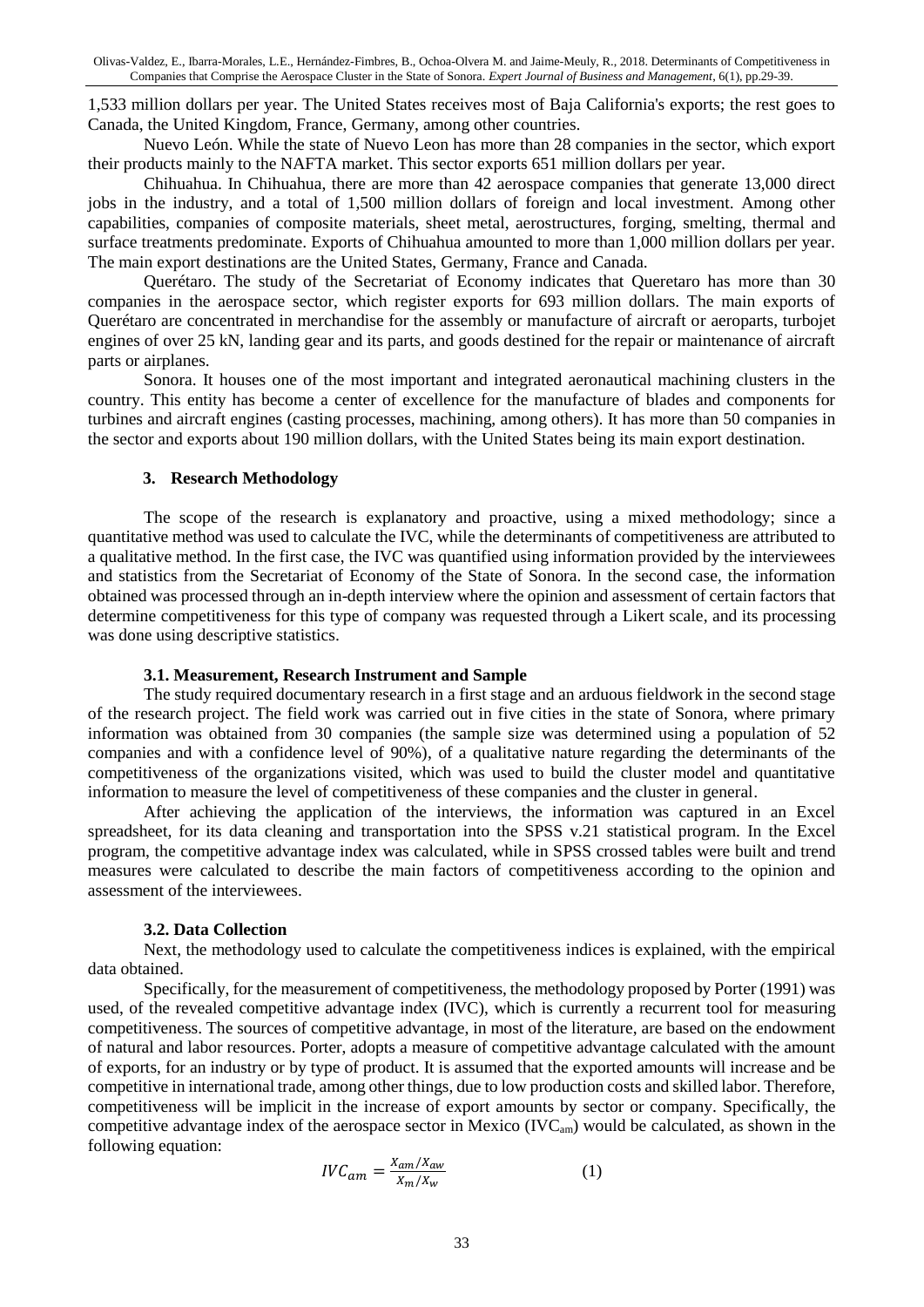#### Where:

 $X_{\text{am}}$  represents exports of the aerospace industry located in the country of Mexico;  $X_{\text{aw}}$  represents the world exports of the same product;  $X_m$  are the total exports of Mexico, and  $X_w$  are the total exports of the world. If the IVC is greater than one, then the aerospace industry located in Mexico will have an international comparative advantage.

The same reasoning was followed for the calculation of the IVC at company level of the aerospace sector, as can be seen in the following equation:

$$
IVC_{aei} = \frac{X_{aei}/X_{ae}}{X_{ta}/X_{ts}}
$$
 (2)

Where:

 $X_{\text{ae}}$ , are the exports of the company i belonging to the aerospace sector;  $X_{\text{ae}}$ , are the total exports generated by the companies of the aerospace sector considered for this calculation;  $X_{ta}$ , are the total exports of the aerospace sector of the State of Sonora, and  $X_{ts}$ , are the total exports of the State of Sonora. With this last calculation, it will be possible to expand the analysis capacity, to mention an example, it will be possible to indicate which type of company within this sector is more competitive, that is, a higher competitiveness index in this industrial sector.

#### **3.3. Hypothesis**

The above, implies proving the first hypothesis:

 $H_1 =$  *If there is competitiveness in the companies that comprise the aerospace cluster of the state of Sonora*

The condition for accepting the null hypothesis is that the IVC value calculated for most of the companies that comprise the cluster must be greater than one.

On the other hand, and according to Berumen, (2006), the competitiveness of companies depends on, among other things, the quality of the product, a competitive price, the degree of innovation and technological development and, where appropriate, the quality of the service. Returning to these theoretical arguments, a second hypothesis was raised.

**H<sup>2</sup>** = *The competitiveness of the companies in the aerospace cluster of the state of Sonora, is determined by the quality of the product, the price, the operating costs of the company, the degree of innovation of the product and the quality of the after sales service*

To accept this hypothesis, it was necessary to calculate the central dispersion measures for each assessment assigned to the study variables by means of the Likert scale, and to determine that, those whose value is less than three, are relevant to competitiveness.

Finally, when analyzing the general significance of the applied instrument, the Cronbach's alpha index was greater than 0.7, which is why the criterion of validity and reliability of the measurement instrument's information is met.

#### **4. Results**

#### **4.1. Business Competitiveness Index**

This section shows the results of the competitive advantage indexes calculated for each of the 18 companies in the aerospace sector, which provided their information on the value of annual exports during the last year. The methodology section shows the equation used for the numerical generation of this indicator.

In some of the cases of the companies surveyed, the value of the IVC exceeds the value of one and in others its value is close to one, which makes it possible to generalize that this type of company is competitive. If the companies are grouped according to the value of their IVC and the activity to which they dedicate their production, the following findings were found.

The following graph clearly illustrates how the activity of electronics is considered in this sector as the most competitive, since most of the companies in this field have a level of competitiveness close to or greater than one. However, it is necessary to remember that this type of company produces in a diversified way, that is, only a part of its production corresponds to products of the aerospace sector. Therefore, it cannot be assured that in terms of the level of exports, its competitiveness derives solely from the aerospace sector.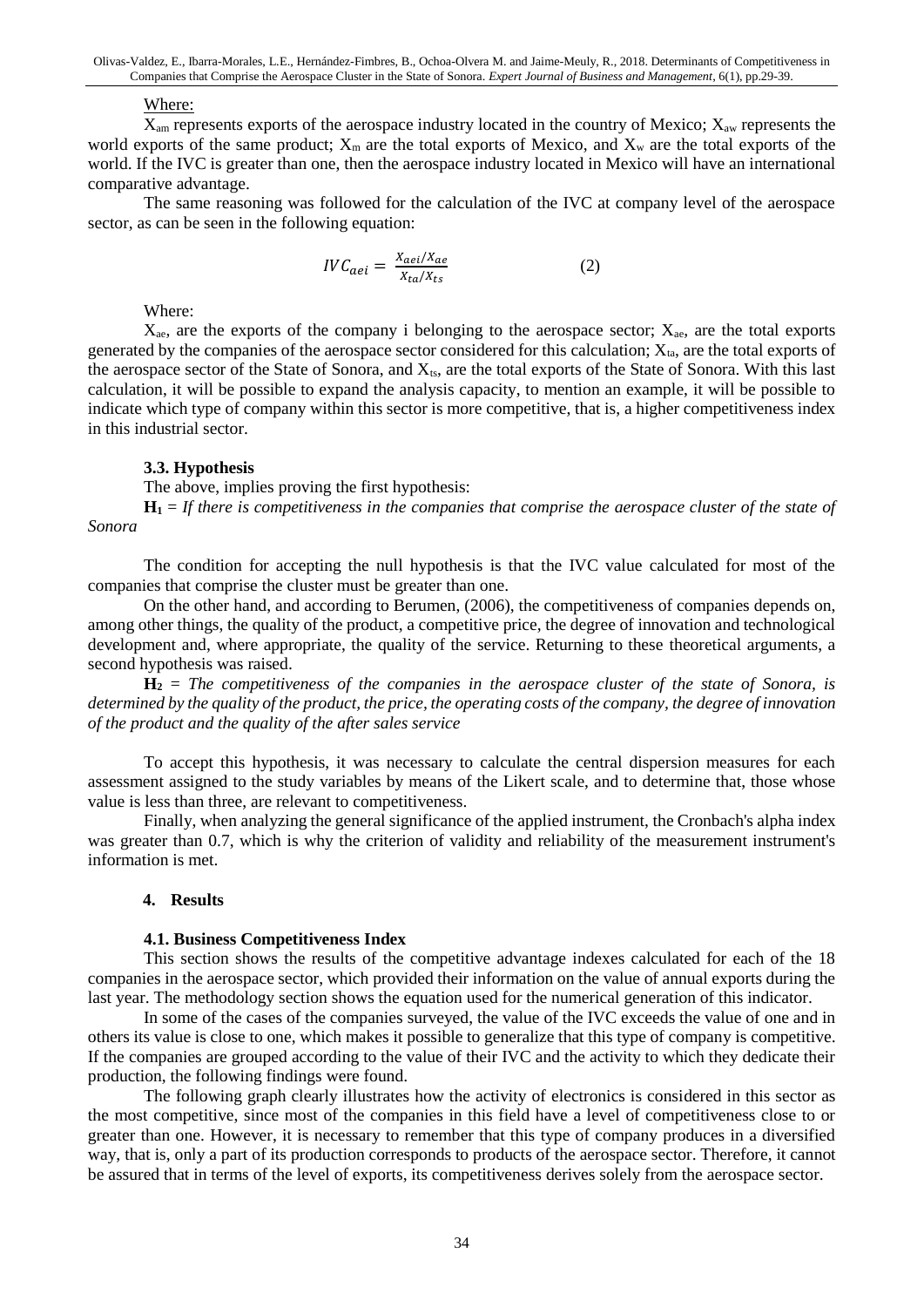

*Figure 2. Dispersion of companies IVC by sub-sector* Source: Own. Sector 1 corresponds to metalworking, sector 2 to electronics, sector 3 to smelting, sector 4 to the activity of special processes and sector 5 to that of compounds.

Additionally, an average IVC was generated by activity type, which confirms the trend shown in Figure 3. That is, the companies that perform activities related to electronics for the aerospace sector, apparently are more competitive than the rest of the companies. The above can be the result of the diversification conditions of this type of company, since historically, these companies were the first to settle in Sonora, also, the one which stated to export their production to a greater number of countries and, obviously, only a percentage of its production corresponds to the aerospace sector. Therefore, it is important to note that the activities of special processes and metalworking are and will be the activities that will sustain the growth of this sector in the future.



*Figure 3. IVC Comparison by Company Activity Type* Source: Own.

The degree of diversification is decisive in the competitiveness of companies, since when associating the degree of diversification of the companies studied, with the value of the competitiveness index, it was found that the greater degree of diversification, the higher level of competitiveness. The degree of diversification was built through a binary variable, where the value of 1, was assigned to companies that had two or more countries as an export destination for their product; and the value of 0, for companies that send 100% of their exports to the United States of America.

#### **4.2. Analysis of Descriptive Statistics to Establish Determining Factors of Competitiveness**

To verify the second hypothesis, a simple qualitative analysis of the opinion of the executives of the companies visited was conducted, who provided assessment through a Likert scale, seven variables determining competitiveness. In this sense, a value of one is equivalent to the fact that the variable is an important factor, while five is equivalent to a non-important factor. The quantitative condition that must be met to assume that the analyzed variable is determinant of competitiveness in the aerospace sector of Sonora, is the following:

Value of the determinant mean $x < 2.5$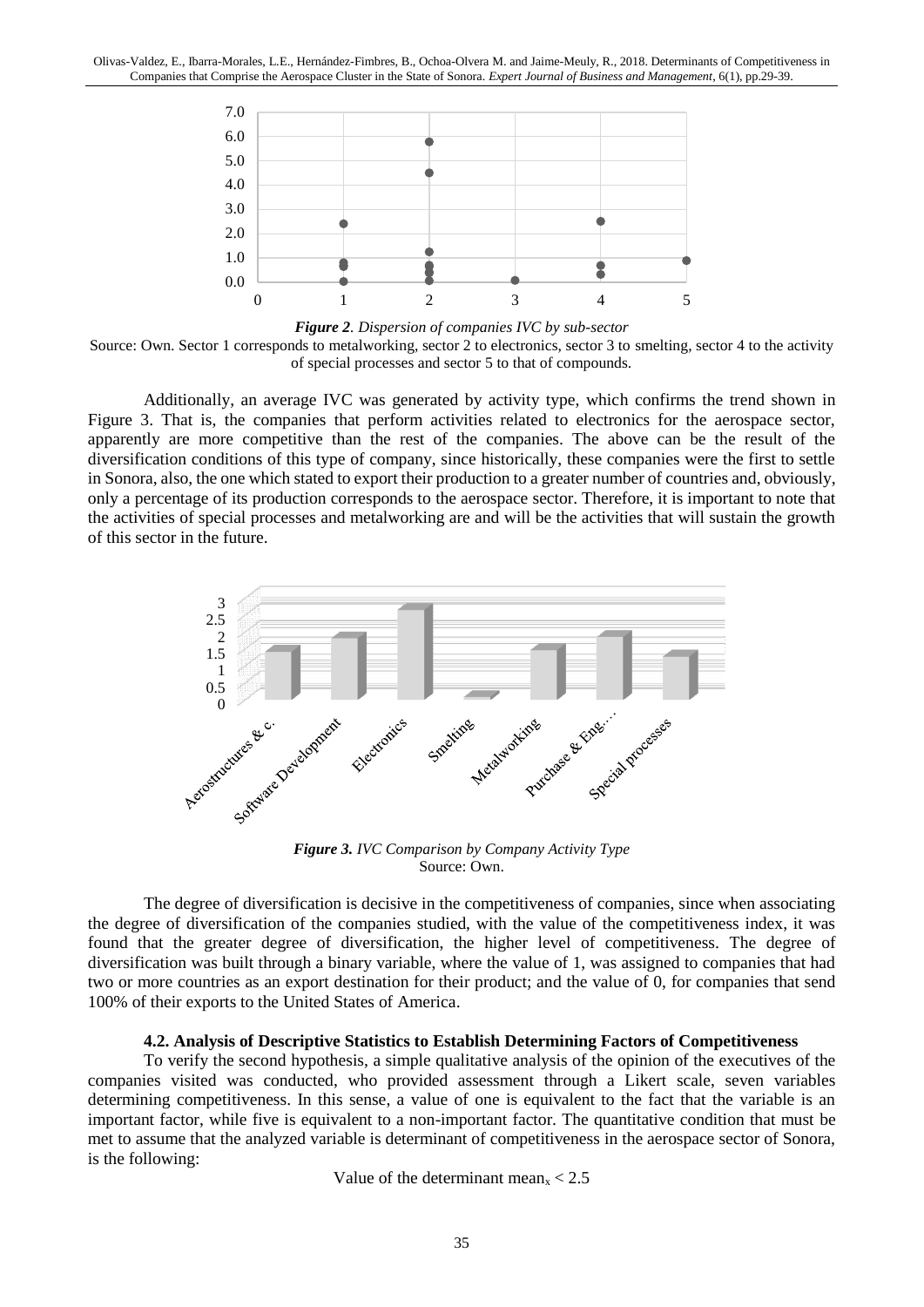After capturing the opinions of the interviewees, the means and standard deviations of six determinants or variables were calculated, as shown in the following table.

| Variable                     |    | <b>Mean</b> | <b>Std. Deviation</b> |
|------------------------------|----|-------------|-----------------------|
| Technology                   | 30 | 2.033       | 1.0334                |
| Government support           | 30 | 3.100       | 1.4704                |
| Quality of post-sale service | 30 | 1.600       | 0.7240                |
| Guarantees offered           | 30 | 1.733       | 0.9803                |
| Price of the product         | 30 | 2.2667      | 1.36289               |
| Operation cost               | 30 | 1.4667      | 0.73030               |
| $\sim$                       |    |             |                       |

*Table 2. Mean of the competitiveness determinant variables*

Source: Own.

As it can be seen, the variables that meet the quantitative condition are: Technology, Quality in the after sales service, Guarantees offered, Price of the product and Operating costs. It is not strange, that costs are a determinant of competitiveness, not only because it corroborates some previous publications and studies, but because some of the interviewees expressed that the decision to settle in Sonora and its industrial parks, was mainly due to the costs of establishing and operation, since one of the characteristics of dispersion of the companies in each of the cities, is associated with the contracting of the service of Shelter companies, who ensure the procedures of set up and rent of the infrastructure within the already consolidated industrial parks, which facilitates procedures and reduces costs for foreign companies.

On the other hand, the fixing of wages tends to be more flexible and in favor of workers, in cases where Shelter companies do not intervene with the outsourcing service, that is, in some companies installed in the cities of Nogales and Hermosillo, Sonora.

The newly established companies within this cluster, have specialized in the production of aerostructures. So it can also be inferred that the technological degree is decisive in the competitiveness of this conglomerate.

When analyzing the information obtained through in-depth interviews with the results of the assessment shown in Table 2, it is observed that companies with an extremely high technological level which value significantly the quality of the product, the service and the price, as determinants of competitiveness, makes them a very compact group, to which local suppliers will hardly be able to enter, since national companies wishing to enter as suppliers for this type of company will need to be highly innovative companies with the capacity to cover the highest standards of quality, demonstrate it through the obtaining of international certifications and with an optimal use of the resources that guarantee the fixing of a competitive price.

#### **5. Discussion and Conclusion**

The state of Sonora is considered one of the largest in Mexico, if to this we add that the aerospace cluster is distributed geographically in five cities and that their average distance may well be the diametrical distance of a small state like the State of Querétaro, it can be described in principle, that the aerospace cluster in Sonora is geographically wide.

The main cities where the installation of the 52 companies in this sector is concentrated, are five: Nogales, located to the north of the state, Hermosillo, Guaymas and Empalme in the center of the state, and finally, Ciudad Obregón located to the South. One of the dispersion characteristics of the companies in each of the cities is associated with the contracting of the service of Shelter companies, who insure the set up and rental procedures of the infrastructure within the consolidated industrial parks.

That is why the companies located in Empalme and Guaymas are the most representative of this case and therefore, show a greater degree of geographical concentration. Unlike Nogales, given the nature of the production and the year of start of operations of the companies in this sub-cluster, it is dispersed in different areas of the city.

When associating the type of activity or sub group of production of these companies, to the generation of employment, it was found that the industry or companies of the subgroup of electronics, located in the periphery (Nogales) of the cluster is the largest generator of employment. Which makes sense, considering that at a higher level and technological development, the greater the use of sophisticated machinery is, and therefore, the less use of labor is required. However, the type of labor required in the subgroup of aerostructures requires a higher level of specialization or training. Academically speaking, the minimum studies tend to be high school for the companies of the aerostructures group, while the electronics companies hire with a minimum of junior high school (secondary) studies.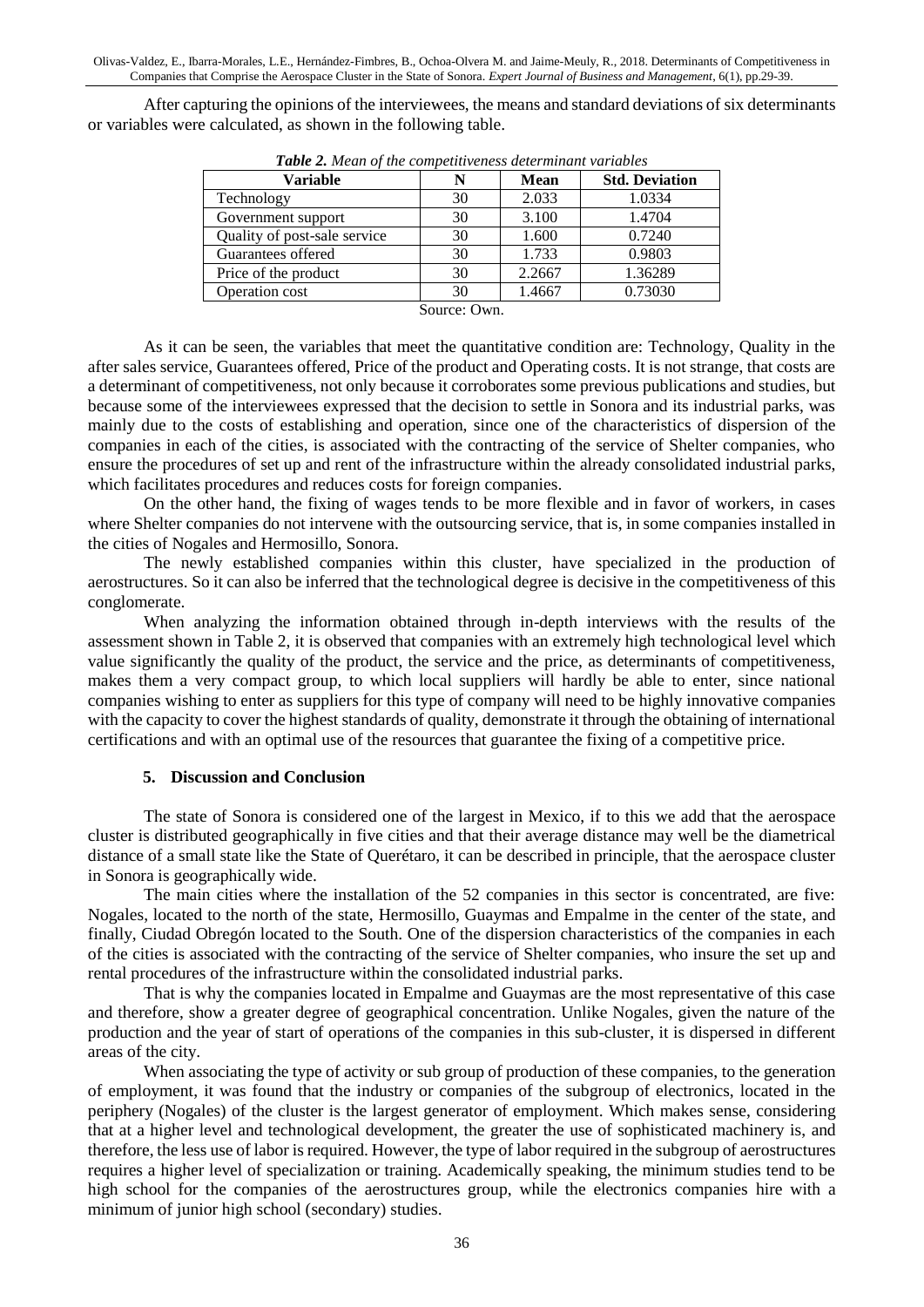On the other hand, the fixing of salaries tends to be more flexible and in favor of the workers, in cases where Shelter companies do not intervene with the subcontracting service. Namely, in some companies installed in Nogales and Hermosillo. And in the opposite case (they have a subcontracting service) are most of the companies located in Guaymas and Empalme.

Companies recently installed in the state, specializing in their production, with a single destination market for export, were classified as specialized emerging companies (EEE for its Spanish acronym), which are associated with the production of aerostructures and, to a lesser extent, with high precision machining and metal-mechanic. The companies installed in the state before 2006 and which have diversified their export markets, were classified as diversified consolidated companies (ECD for its Spanish acronym).

Although the companies of the electronics subgroup are not characterized by the use of a high technological level in their productive processes, it is important to mention that this is the industry with the highest generation of employment, historically with more presence in the state and that has sought to diversify its export market, as well as to adapt its production processes to meet the demand of the aerospace sector.

When analyzing the assessments of the determinants, performed by the managers of these companies, it was observed that there are three groups of companies that coincide in their way of seeing competitiveness. A first group is made up of companies that value the quality of the product, of service and price, as determinants of competitiveness, but which are characterized by producing a technological good that guarantees the placement of their offer. By relating this type of company with the opening period in our country, we can associate it with the classification of recently installed companies specialized in the production of goods from the aerospace sector. This group will seek to integrate new companies that only guarantee the provision of inputs with a high degree of innovation and technological development.

The second group is composed of companies that value the quality of the product and service, but do not consider that the price is determinant of competitiveness and at the same time they do not produce highly technical goods. This can be explained because a good number of them belong to the electronics sector, which are characterized by being consolidated companies (with greater seniority and experience) and the export destination of their production is diversified. That is, they seek to cover the demand of companies that need quality, more than price. If Mexican companies wish to join this type of cluster they will need to prepare themselves in terms of certifications, in order to comply with the international quality standards established for this type of companies and be accepted as suppliers in this value chain.

The third group is comprised by companies with a very high technological level, which significantly value the quality of the product, the service and the price, as determinants of competitiveness which makes it the most selective group. National companies wishing to enter as suppliers of this type of company, will need to be highly innovative companies, with the capacity to meet the highest quality standards, prove it through the obtaining of international certifications and with an optimal use of the resources that guarantee fixing a competitive price.

Finally, the results of this research confirm that the competitiveness of companies in the aerospace sector in Sonora is high and that their competitiveness is determined mainly by the technological development of their products, the quality of the service, the guarantees offered, the price and operating and production costs.

It can be concluded that there is a highly technological sector with export levels that turn them into competitive companies at the national level, according to the results corresponding to the competitive advantage index of the companies in the aerospace sector. Similarly, the values of the IVC by company, surpass the national average for this competitiveness.

#### **5.1. Theoretical Contributions**

The advantages in Sonora are reflected in low operating costs, high quality and low cost of labor, proximity to the main global aircraft market and government support; however, this sector lacks national, and much more local, certified suppliers.

The issue of generation of suppliers is very complex, since for their creation in the aerospace sector, the degree of demand for the quality of the products and the requested certifications is very high. Therefore, the participation of government institutions and advisory or consulting companies will be fundamental for the achievement of certifications by national and/or local companies. However, this may not be in the short term, since, currently, in the state of Sonora, companies in the aerospace sector use local suppliers exclusively for services such as: security, catering or food service, stationery, minor supplies, etc.; as well as other inputs that allow its operation as a company, but that are not incorporated in the production process to obtain the final product.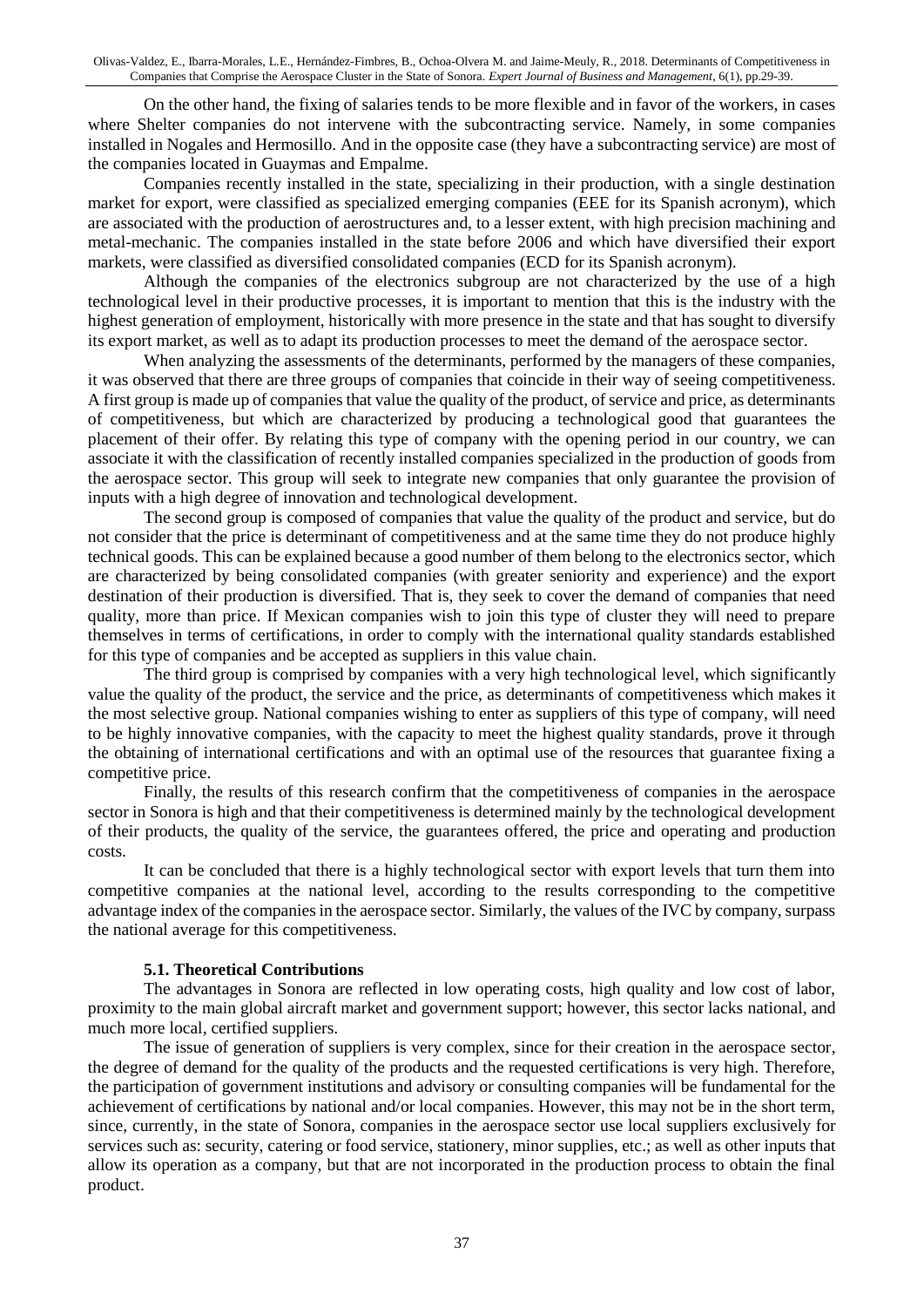Then, how is it possible for national companies to integrate into the value chain within the aerospace cluster? To join the first group identified, national companies should consider that this type of conglomerate will seek to integrate new companies that guarantee the supply of inputs only with a high degree of innovation and technological development. Once again, the intervention of governmental institutions to promote investment and innovation, as well as research centers, will be decisive in the development of new national companies. Reason why it is suggested to strengthen the link between companies and universities, especially looking for technological institutes that, in coordination with Mexican companies, patent or register machinery and equipment, aimed at facilitating production processes in the aerospace sector.

In the second group, the presence of companies in the electronics sector stands out, which are characterized for being consolidated companies and having a diversified export destination of their production. That is, they seek to cover the demand of companies that need quality, more than price. If Mexican companies wish to join this type of cluster they will need to prepare themselves in terms of certifications, in order to comply with the quality standards handled in this type of cluster and be accepted as suppliers in this value chain. In this case, there is an area of opportunity for management and advisory companies in the field of international certifications such as ISO 9001, AS 9100 and NADCAP, who can offer their services to new national companies wishing to join this type of cluster and, thus, require to obtain this type of certifications to be considered as suppliers by foreign companies.

The third group is composed of companies with a very high technological level, which value significantly the quality of the product, the service and the price, as determinants of competitiveness, which makes the cluster more selective. The national companies wishing to venture as suppliers for this type of company, will need to be highly innovative companies, with the capacity to meet the highest quality standards, demonstrate it through the obtaining of international certifications and with an optimal use of the resources that guarantee the fixing of a competitive price. The challenge to enter this type of cluster is greater, so national companies wishing to join this type of cluster should prepare with a long-term vision and taking the previous suggestions as reference.

#### **5.2. Managerial Implications**

It is expected that in the future local companies that have an innovative and competitive offer, will be able to insert themselves in this production process and find markets in the national and international scope. In addition, these development opportunities are having an impact on the society of Sonora, since the set-up of research centers, training centers and universities to cover the labor demand of the aerospace sector has increased the study and work options. The generation of quality jobs is necessary in this sector due to the technological development of the aerospace industry, which requires skilled labor.

In terms of advantages, Sonora has comparative advantages, above all, qualified labor and low operating costs and set up of infrastructure. However, efforts should be channeled to generate competitive advantages. Reason why, it is concluded that according to the existing competitiveness in this industrial sector, the next step will be the generation of national suppliers that generate a true transfer of technology and industrial knowledge, for the regional development of the State of Sonora.

#### **5.3. Limitations and Future Research**

One of the limitations of the study was the lack of openness of the companies to respond to the structured interview and to the questionnaire that was developed with the purpose of gathering information from the sector. However, we thank the 30 companies that participated in the research. As a future line of research, one could consider conducting comparative analyzes between the 5 states of the country that are most representative with regards to aerospace activity and to determine which state has the highest competitiveness index.

#### **References**

Agencia Espacial Mexicana (AEM), 2018. Catalogo y Análisis de Capacidades de Investigación y Desarrollo Tecnológico Espacial en México. [online] Available at: http://www.gob.mx/aem [Accessed 12 January 2018].

Aguilera, C. M., 2010. *Past, present and future of the Andalusian aeronautical cluster*. España: Network-Centric Collaboration.

Airbus, 2018. *Airbus demonstrates 40 years of innovation and shaping efficiency.* [online] Available at: http://search.proquest.com/docview/446139790?accountid=143348 [Accessed 31 January 2018].